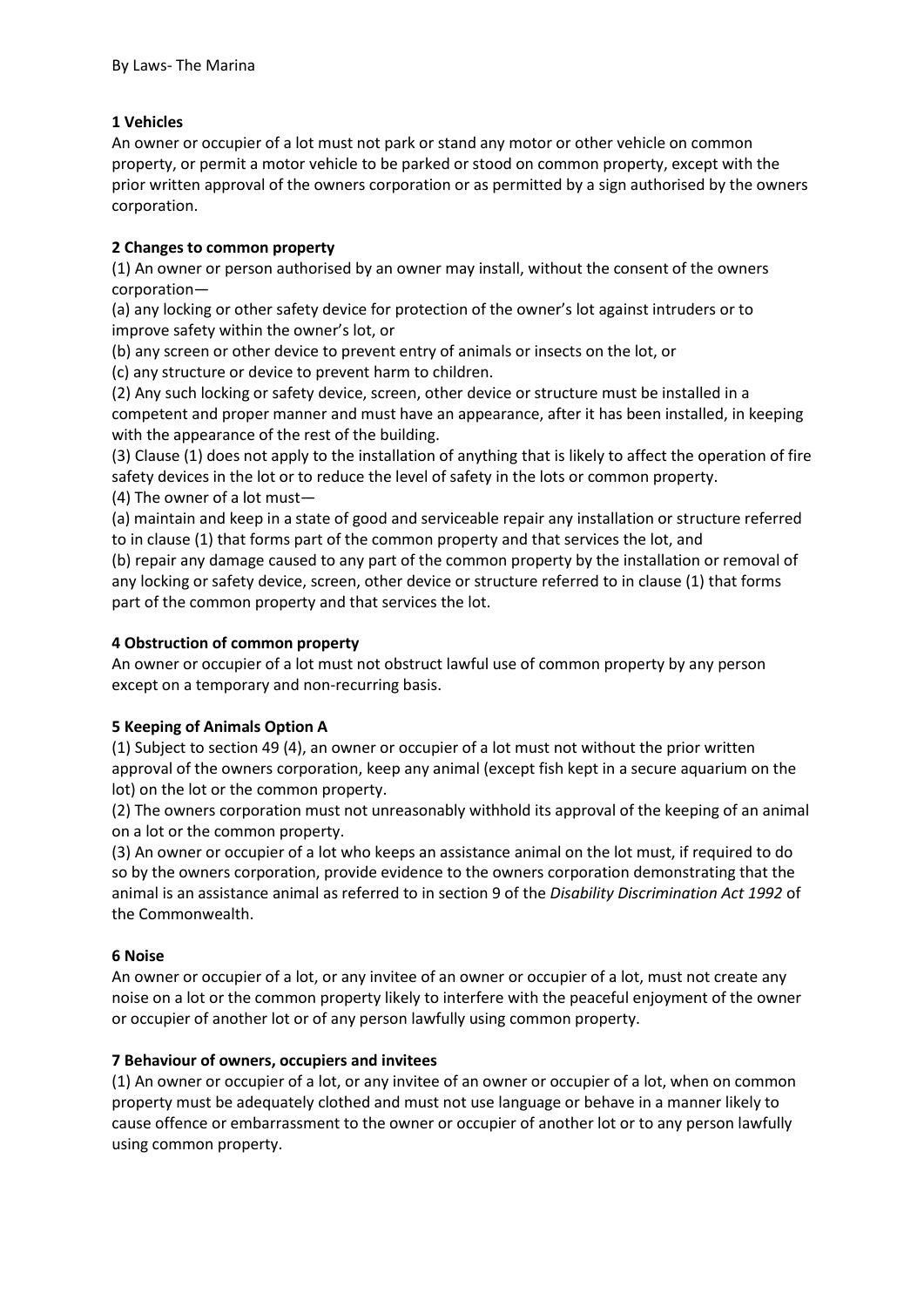(2) An owner or occupier of a lot must take all reasonable steps to ensure that invitees of the owner or occupier—

(a) do not behave in a manner likely to interfere with the peaceful enjoyment of the owner or occupier of another lot or any person lawfully using common property, and

(b) without limiting paragraph (a), that invitees comply with clause (1).

#### **8 Children playing on common property in building**

An owner or occupier of a lot must not permit any child of whom the owner or occupier has control to play on common property within the building or, unless accompanied by an adult exercising effective control, to be or to remain on common property comprising a car parking area or other area of possible danger or hazard to children.

#### **9 Smoke penetration**

Option A

(1) An owner or occupier, and any invitee of the owner or occupier, must not smoke tobacco or any other substance on the common property.

(2) An owner or occupier of a lot must ensure that smoke caused by the smoking of tobacco or any other substance by the owner or occupier, or any invitee of the owner or occupier, on the lot does not penetrate to the common property or any other lot.

### **10 Preservation of fire safety**

The owner or occupier of a lot must not do any thing or permit any invitees of the owner or occupier to do any thing on the lot or common property that is likely to affect the operation of fire safety devices in the parcel or to reduce the level of fire safety in the lots or common property.

### **11 Storage of inflammable liquids and other substances and materials**

(1) An owner or occupier of a lot must not, except with the prior written approval of the owners corporation, use or store on the lot or on the common property any inflammable chemical, liquid or gas or other inflammable material.

(2) This by-law does not apply to chemicals, liquids, gases or other material used or intended to be used for domestic purposes, or any chemical, liquid, gas or other material in a fuel tank of a motor vehicle or internal combustion engine.

# **12 Appearance of lot**

(1) The owner or occupier of a lot must not, without the prior written approval of the owners corporation, maintain within the lot anything visible from outside the lot that, viewed from outside the lot, is not in keeping with the rest of the building.

(2) This by-law does not apply to the hanging of any clothing, towel, bedding or other article of a similar type in accordance with by-law 14.

# **13 Cleaning windows and doors**

(1) Except in the circumstances referred to in clause (2), an owner or occupier of a lot is responsible for cleaning all interior and exterior surfaces of glass in windows and doors on the boundary of the lot, including so much as is common property.

(2) The owner's corporation is responsible for cleaning regularly all exterior surfaces of glass in windows and doors that cannot be accessed by the owner or occupier of the lot safely or at all. (3) As per motion 13 Annual General Meeting 29 October 2019 – all inaccessible windows within the complex will be cleaned three times per year.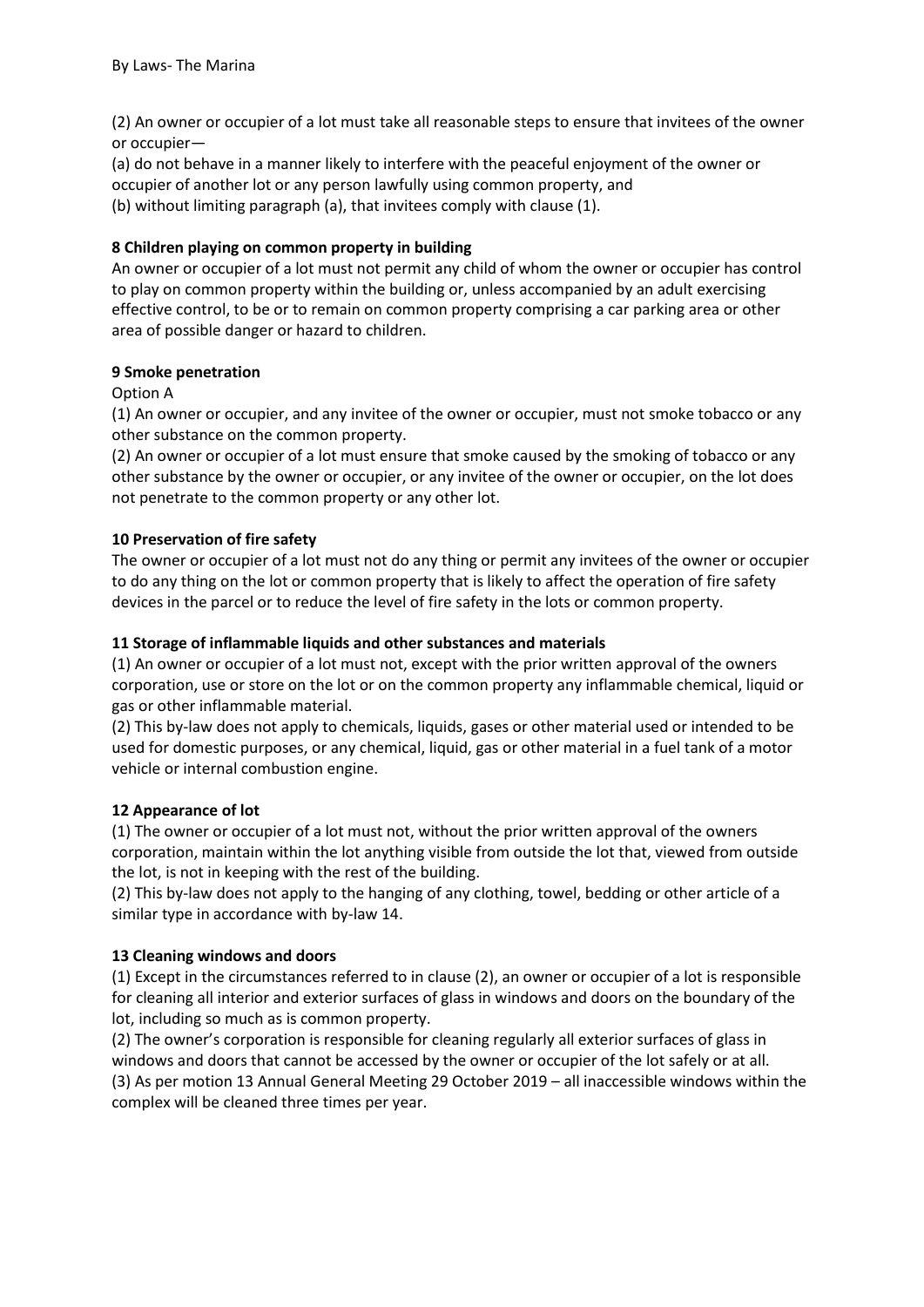## **14 Hanging out of washing**

(1) An owner or occupier of a lot may hang washing on any part of the lot other than over the balcony railings. The washing may only be hung for a reasonable period.

(2) In this by-law—

washing includes any clothing, towel, bedding or other article of a similar type.

### **15 Disposal of waste—bins for individual lots [applicable where individual lots have bins]**

(1) An owner or occupier of a lot must not deposit or throw on the common property any rubbish, dirt, dust or other material or discarded item except with the prior written approval of the owners corporation.

(2) An owner or occupier of a lot must not deposit in a toilet, or otherwise introduce or attempt to introduce into the plumbing system, any item that is not appropriate for any such disposal (for example, a disposable nappy).

(3) An owner or occupier must—

(a) comply with all reasonable directions given by the owners corporation as to the disposal and storage of waste (including the cleaning up of spilled waste) on common property, and (b) comply with the local council's guidelines for the storage, handling, collection and disposal of waste.

(4) An owner or occupier of a lot must maintain bins for waste within the lot, or on any part of the common property that is authorised by the owners corporation, in clean and dry condition and appropriately covered.(5) An owner or occupier of a lot must not place any thing in the bins of the owner or occupier of any other lot except with the permission of that owner or occupier.

(6) An owner or occupier of a lot must place the bins within an area designated for collection by the owners corporation not more than 12 hours before the time at which waste is normally collected and, when the waste has been collected, must promptly return the bins to the lot or other area authorised for the bins.

(7) An owner or occupier of a lot must notify the local council of any loss of, or damage to, bins provided by the local council for waste.

(8) The owners corporation may give directions for the purposes of this by-law by posting signs on the common property with instructions on the handling of waste that are consistent with the local council's requirements or giving notices in writing to owners or occupiers of lots.

(9) In this by-law—

*bin* includes any receptacle for waste.

*waste* includes garbage and recyclable material.

# **16 Disposal of waste—shared bins [applicable where bins are shared by lots]**

(1) An owner or occupier of a lot must not deposit or throw on the common property any rubbish, dirt, dust or other material or discarded item except with the prior written approval of the owners corporation.

(2) An owner or occupier of a lot must not deposit in a toilet, or otherwise introduce or attempt to introduce into the plumbing system, any item that is not appropriate for any such disposal (for example, a disposable nappy).

(3) An owner or occupier must—

(a) comply with all reasonable directions given by the owners corporation as to the disposal and storage of waste (including the cleaning up of spilled waste) on common property, and

(b) comply with the local council's guidelines for the storage, handling, collection and disposal of waste.

(4) The owners corporation may give directions for the purposes of this by-law by posting signs on the common property with instructions on the handling of waste that are consistent with the local council's requirements or giving notices in writing to owners or occupiers of lots.

(5) In this by-law—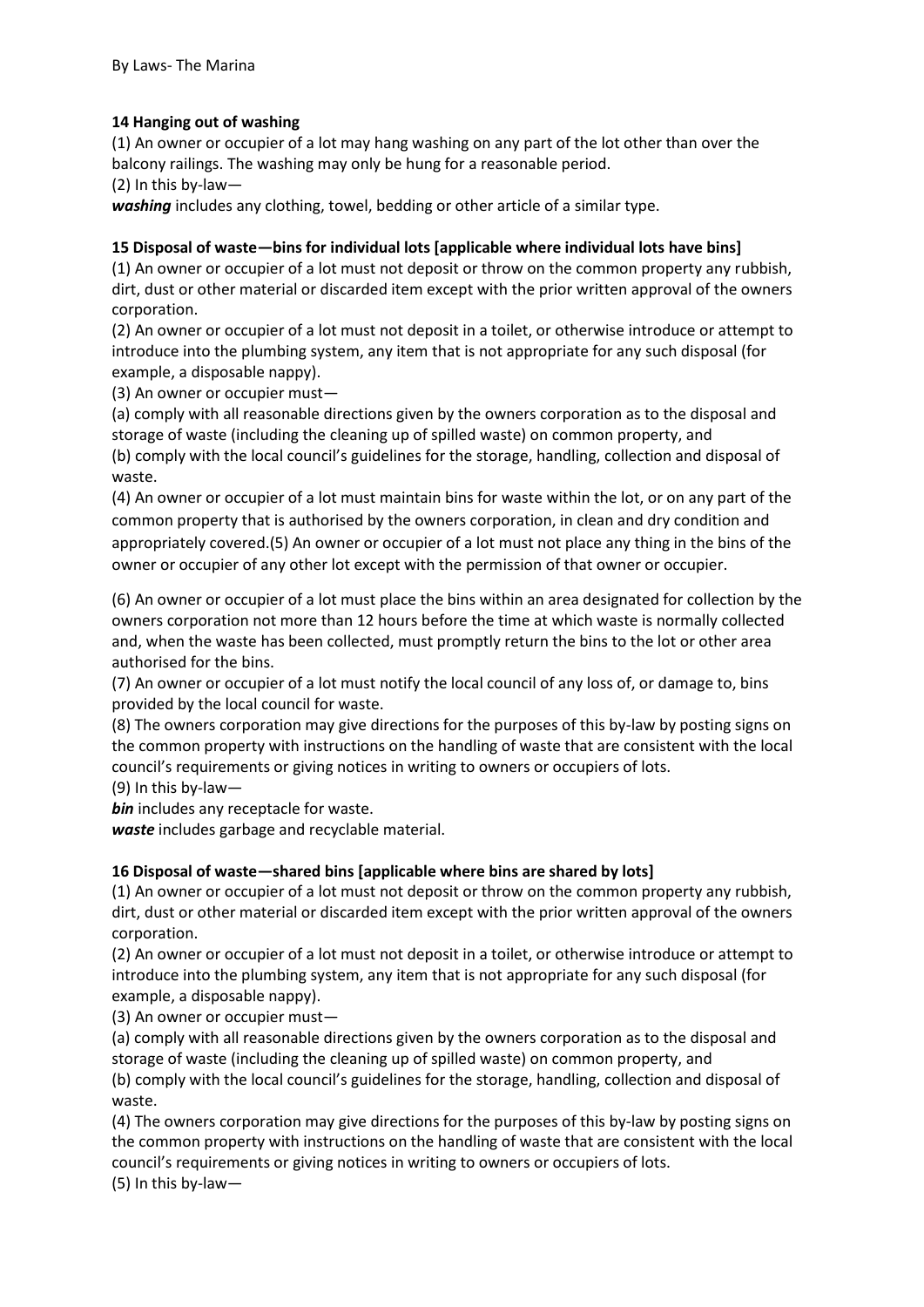*bin* includes any receptacle for waste.

*waste* includes garbage and recyclable material.

### **17 Change in use or occupation of lot to be notified**

(1) An occupier of a lot must notify the owners corporation if the occupier changes the existing use of the lot.

(2) Without limiting clause (1), the following changes of use must be notified—

(a) a change that may affect the insurance premiums for the strata scheme (for example, if the change of use results in a hazardous activity being carried out on the lot, or results in the lot being used for commercial or industrial purposes rather than residential purposes),

(b) a change to the use of a lot for short-term or holiday letting.

### **18 Compliance with planning and other requirements**

(1) The owner or occupier of a lot must ensure that the lot is not used for any purpose that is prohibited by law.

(2) The owner or occupier of a lot must ensure that the lot is not occupied by more persons than are allowed by law to occupy the lot (as per council regulations - no more than 2 adults per bedroom + children).

### **19 Provision of amenities or services**

(1)The owners corporation may, by special resolution, determine to enter into arrangements for the provision of the following amenities or services to one or more of the lots, or to the owners or occupiers of one or more of the lots:

- (a) security services,
- (b) promotional services,
- (c) advertising (excluding Lot 6-25),
- (d) commercial cleaning,

(e) domestic services,

(f) garbage disposal and recycling services,

(g) electricity, water or gas supply,

(h) telecommunication services (for example, cable television)

(2) If the owners corporation makes a resolution referred to subclause (1) to provide an amenity or service to a lot or to the owner or occupier of a lot, it must indicate in the resolution the amount for which, or the conditions on which, it will provide the amenity or service.

*Note: Section 111 of the Act provides that an owners corporation may enter into an agreement with an owner or occupier of a lot for the provision of amenities or services by it to the lot or to the owner or occupier.* 

#### **20. Controls of hours of operation and use of facilities**

(1) The owners corporation may, by special resolution, make any of the following determinations if it considers the determination is appropriate for the control, management, administration, use or enjoyment of the lots of the lots and common property of the strata scheme:

(a) that commercial or business activities may be conducted on a lot or common property only during certain times,

(b) that facilities situated on the common property may be used only during certain times or on certain conditions.

(2) An owner or occupier of a lot must comply with a determination referred to in subclause (1).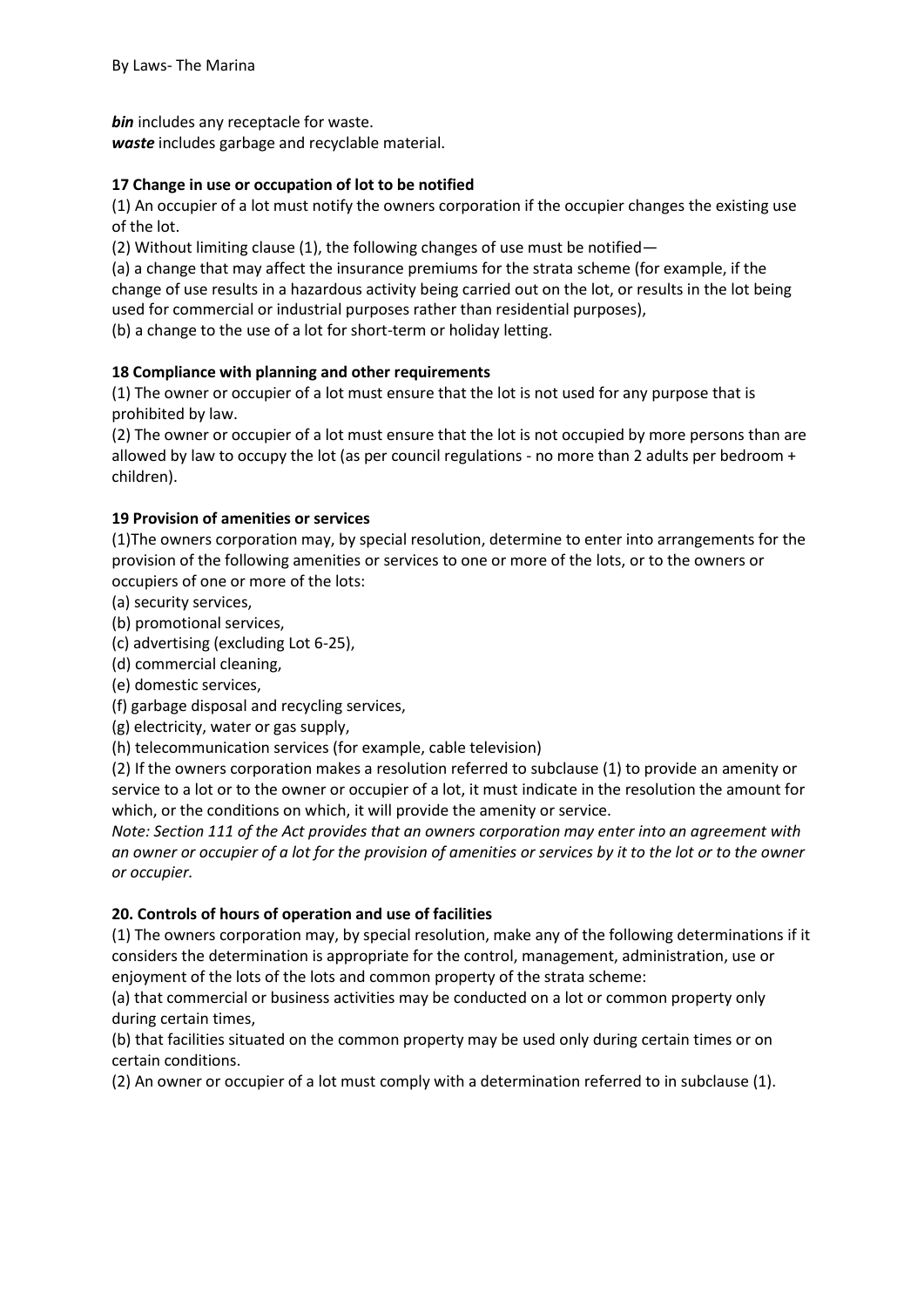# **21. Moving furniture and other objects on or through common property**

(1) An owner or occupier of a lot must not transport any furniture or large object through or on common property within the building unless sufficient notice has first been given to the executive committee so as to enable the executive committee to arrange for its nominee to be present at the time when the owner or occupier does so.

(2) An owners corporation may resolve that furniture or large objects are to be transported through or on the common property (whether in the building or not) in a specified manner.

(3) If the owners corporation has specified, by resolution, the manner in which furniture or large objects are to be transported, an owner or occupier of a lot must not transport any furniture or large object through or on common property except in accordance with that resolution.

### **Special By-Law 1 Open Space Outdoor Area EGM 10.9.04**

(1) The Marina open space outdoor area which is located on the second floor between Lot 6 and Lot 15 forms part of common property.

(2) The area may be accessed during daylight hours only by way of master key which is supplied to all owners at the time of purchase.

(3) Food, alcohol and glass are not permitted in the Marina open space area. This area is not to be used for storage.

(4) All children under the age of 16 must be accompanied by a responsible adult in the open space outdoor area.

(5) Noise must be kept to a minimum and the door must remain closed at all times.

### **Special By-Law 2 Air Conditioning Housing & Maintenance Area EGM 10.9.04**

(1) The Marina Air Conditioning Housing & Maintenance Area, located on the second floor in the area marked foyer on the Strata Plan, forms part of the common property.

(2) The area may be accessed by a qualified tradesperson for the purpose of repairing & maintaining the common property air conditioning units.

(3) Access to Tradespersons is permitted by way of a master key held by the Strata Manager and by authority of the owner's corporation.

(4) The Air Conditioning Housing & Maintenance Area is not to be used for storage.

# **Special By-Law 3 Common Property Storage Area on Floors 2 & 3 EGM 10.9.04**

(1) The owner's corporation may rent the common property storage areas as defined on Annexure 1 to the By Laws for the sum as prescribed in the Valuation at Annexure 2 to these By Laws for a term of 12 months.

(2) A Motion must be included on each years' Annual General Meeting Agenda to consider rent for the common property storage areas and to determine a value to be charged for the rental of these areas for the next 12 months.

(3) The amount collected in rent for the common property storage areas must be paid to the owner's corporation on a monthly basis and is due and payable on the first Monday in each month.

# **Special By-Law 4 Common property memorandum adopted AGM 1.11.18**

#### **Owners corporation responsibilities for maintenance, repair or replacement**

1. **Balcony and courtyards** (a) columns and railings (b) doors, windows and walls (unless the plan was registered before 1 July 1974 – refer to the registered strata plan) (c) balcony ceilings (including painting) (d) security doors, other than those installed by an owner after the registration of the strata plan (e) original tiles and associated waterproofing, affixed at the time of registration of the strata plan (f) common wall fencing, shown as a thick line on the strata plan (g) dividing fences on a boundary of the strata parcel that adjoin neighbouring land (h) awnings within common property outside the cubic space of a balcony or courtyard (i) walls of planter boxes shown by a thick line on the strata plan (j) that part of a tree which exists within common property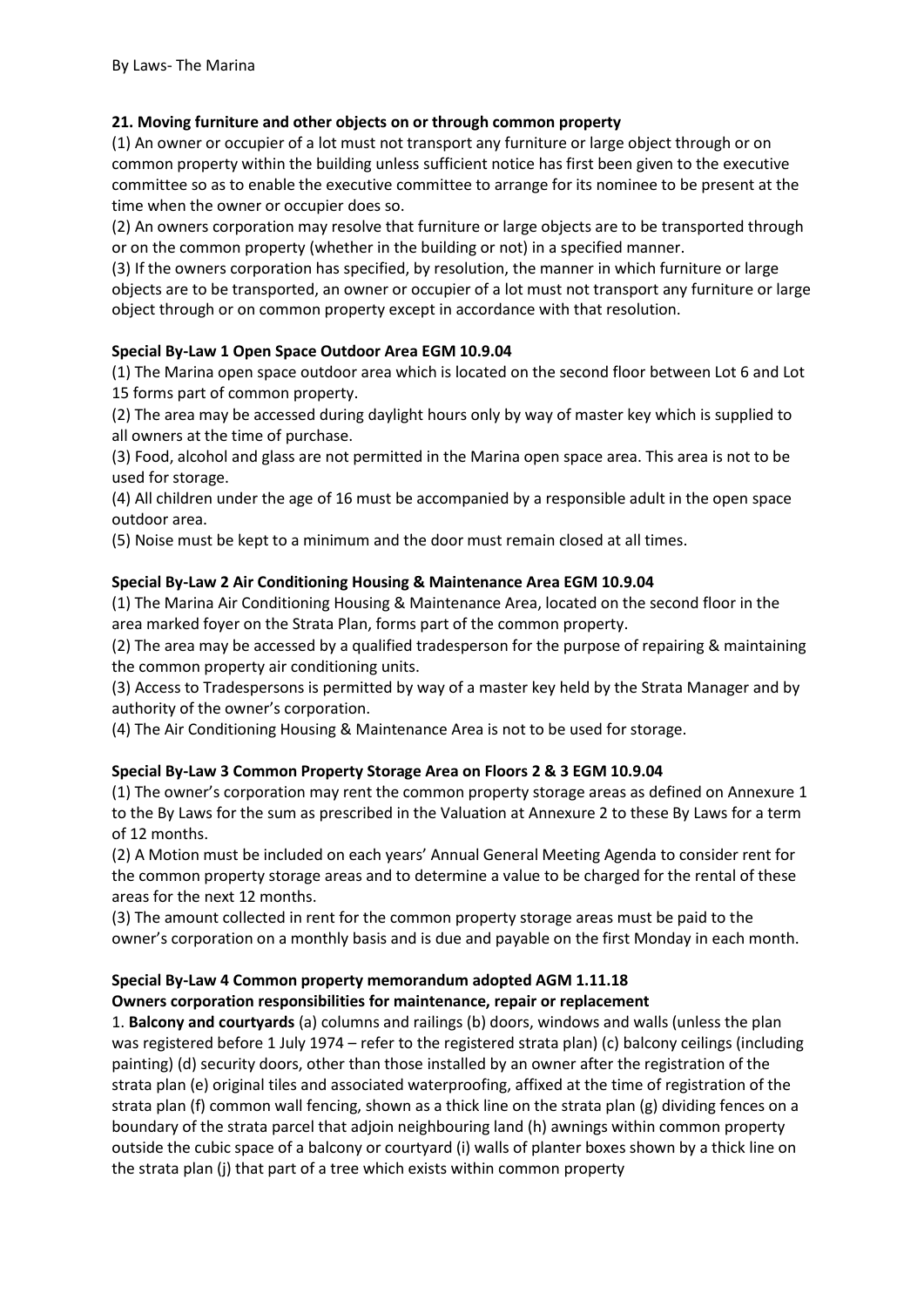2. **Ceiling/Roof** (a) false ceilings installed at the time of registration of the strata plan (other than painting, which shall be the lot owner's responsibility) (b) plastered ceilings and vermiculite ceilings (other than painting, which shall be the lot owner's responsibility) (c) guttering (d) membranes 3. **Electrical** (a) air conditioning systems serving more than one lot (b) automatic garage door opener, other than those installed by an owner after the registration of the strata plan and not including any related remote controller (c) fuses and fuse board in meter room (d) intercom handset and wiring serving more than one lot (e) electrical wiring serving more than one lot (f) light fittings serving more than one lot (g) power point sockets serving more than one lot (h) smoke detectors whether connected to the fire board in the building or not (and other fire safety equipment subject to the regulations made under the Environmental Planning and Assessment Act 1979) (i) telephone, television, internet and cable wiring within common property walls (j) television aerial ,satellite dish, or cable or internet wiring serving more than one lot, regardless of whether it is contained within any lot or on common property (k) lifts and lift operating systems

4. **Entrance door** (a) original door lock or its subsequent replacement (b) entrance door to a lot including all door furniture and automatic closer (c) security doors, other than those installed buy an owner after registration of the strata plan

5. **Floor** (a) original floorboards or parquetry flooring affixed to common property floors (b) mezzanines and stairs within lots, if shown as a separate level in the strata plan (c) original floor tiles and associated waterproofing affixed to common property floors at the time of registration of the strata plan (d) sound proofing floor base (e.g. magnesite), but not including any sound proofing installed by an owner after the registration of the strata plan

6. **General** (a) common property walls (b) the slab dividing two storeys of the same lot, or one storey from an open space roof area e.g. a townhouse or villa (unless the plan was registered before 1 July 1974 – refer to the registered strata plan) (c) any door in a common property wall (including all original door furniture) (d) skirting boards, architraves and cornices on common property walls (other than painting which shall be the lot owner's responsibility) (e) original tiles and associated waterproofing affixed to the common property walls at the time of registration of the strata plan (f) ducting cover or structure covering a service that serves more than one lot or the common property (g) ducting for the purposes of carrying pipes servicing more than one lot (h) exhaust fans outside the lot (i) hot water service located outside of the boundary of any lot or where that service serves more than one lot (j) letter boxes within common property (k) swimming pool and associated equipment (l) gym equipment

7. **Parking/Garage** (a) carports, other than those within the cubic space of a lot and referred to in the strata plan, or which have been installed by and owner after registration of the strata plan (b) electric garage door opener (motor and device) including automatic opening mechanism which serves more than one lot (c) garage doors, hinge mechanism and lock, if shown by a thick line on the strata plan or if outside the cubic space of the lot (d) mesh between parking spaces, if shown by a thick line on the strata plan

8. **Plumbing** (a) floor drain or sewer in common property (b) pipes within common property wall, floor or ceiling (c) main stopcock to unit (d) storm water and on-site detention systems below ground

9. **Windows** (a) windows in common property walls, including window furniture, sash cord and window seal (b) insect-screens, other than those installed by an owner after the registration of the strata plan (c) original lock or other lock if subsequently replacement by the owners corporation

#### **Lot owner responsibilities for maintenance, repair or replacement.**

1. **Balcony & Courtyards** (a) awnings, decks, pergola, privacy screen, louvres, retaining walls, planter walls, steps or other structures within the cubic space of a balcony or courtyard and not shown as common property on the strata plan (b) that part of a tree within the cubic space of a lot 2. **Ceiling/Roof** (a) false ceilings inside the lot installed by an owner after the registration of the strata plan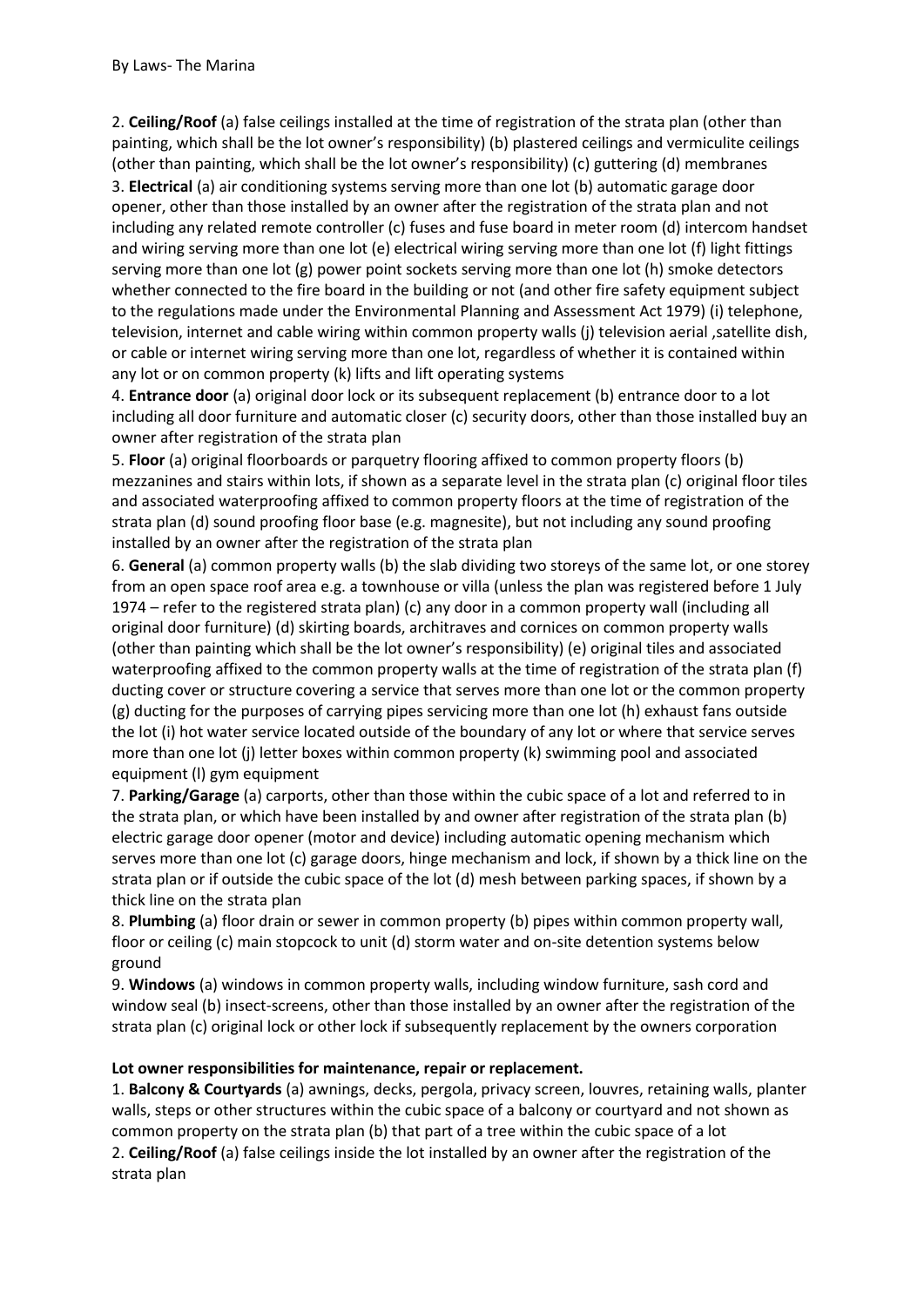3. **Electrical** (a) air conditioning systems, whether inside or outside of a lot, which serve only that lot (b) fuses and fuse boards within the lot and serving only that lot (c) in-sink food waste disposal systems and water filtration systems (d) electrical wiring in non-common property walls within a lot and serving only that lot (e) light fittings, light switches and power point sockets within the lot serving only that lot (f) telephone, television, internet and cable wiring within non-common property walls and serving only that lot (g) telephone, television, internet and cable service and connection sockets (h) intercom handsets serving one lot and associated wiring located within non-common walls

4. **Entrance door** (a) door locks additional to the original lock (or subsequent replacement of the original lock) (b) keys, security cards and access passes

5. **Floor** (a) floor tiles and any associated waterproofing affixed by an owner after the registration of the strata plan (b) lacquer and staining on surface of floorboards or parquetry flooring (c) internal carpeting and floor coverings, unfixed floating floors (d) mezzanines and stairs within lots that are not shown or referred to in the strata plan

6. **General** (a) internal (non-common property) walls (b) paintwork inside the lot (including ceiling and entrance door) (c) built-in wardrobes, cupboards, shelving (d) dishwasher (e) stove (f) washing machine and clothes dryer (g) hot water service exclusive to a single lot (whether inside or outside of the cubic space of that lot) (h) internal doors (including door furniture) (i) skirting boards and architraves on non-common property walls (j) tiles and associated waterproofing affixed to noncommon property walls (k) letterbox within a lot (l) pavers installed within the lot's boundaries (m) ducting cover or structure covering a service that serves a single lot 7. **Parking/Garage** (a) garage door remote controller

# **Special By Law 6 Minor Renovations to Common Property**

The Owners Corporation delegates its authority to the Strata Committee to approve application/s submitted by lot owner/s to carry out minor renovations to common property in connection with the owner's lot, as defined in Section 110 (3) of the Act below:

(1) Referring to Section 110 (3) 3.C tiles protruding into common area hallway must remain uniform with all other lots. This part of the flooring is considered common property.

*Section 110 (3) of the Act - Minor renovations by owners (1) The owner of a lot in a strata scheme may carry out work for the purposes of minor renovations to common property in connection with the owner's lot with the approval of the owners corporation given by resolution at a general meeting. A special resolution authorising the work is not required.* 

*(2) The approval may be subject to reasonable conditions imposed by the owners corporation and cannot be unreasonably withheld by the owners corporation.* 

*(3) "Minor renovations" include but are not limited to work for the purposes of the following: a) renovating a kitchen,* 

*b) changing recessed light fittings,* 

*c) installing or replacing wood or other hard floors,* 

*d) installing or replacing wiring or cabling or power or access points,* 

*e) work involving reconfiguring walls,* 

*f) any other work prescribed by the regulations for the purposes of this subsection.* 

*(4) Before obtaining the approval of the owners corporation, an owner of a lot must give written notice of proposed minor renovations to the owners corporation, including the following: a) details of the work, including copies of any plans,* 

*b) duration and times of the work,* 

*c) details of the persons carrying out the work, including qualifications to carry out the work,* 

*d) arrangements to manage any resulting rubbish or debris.*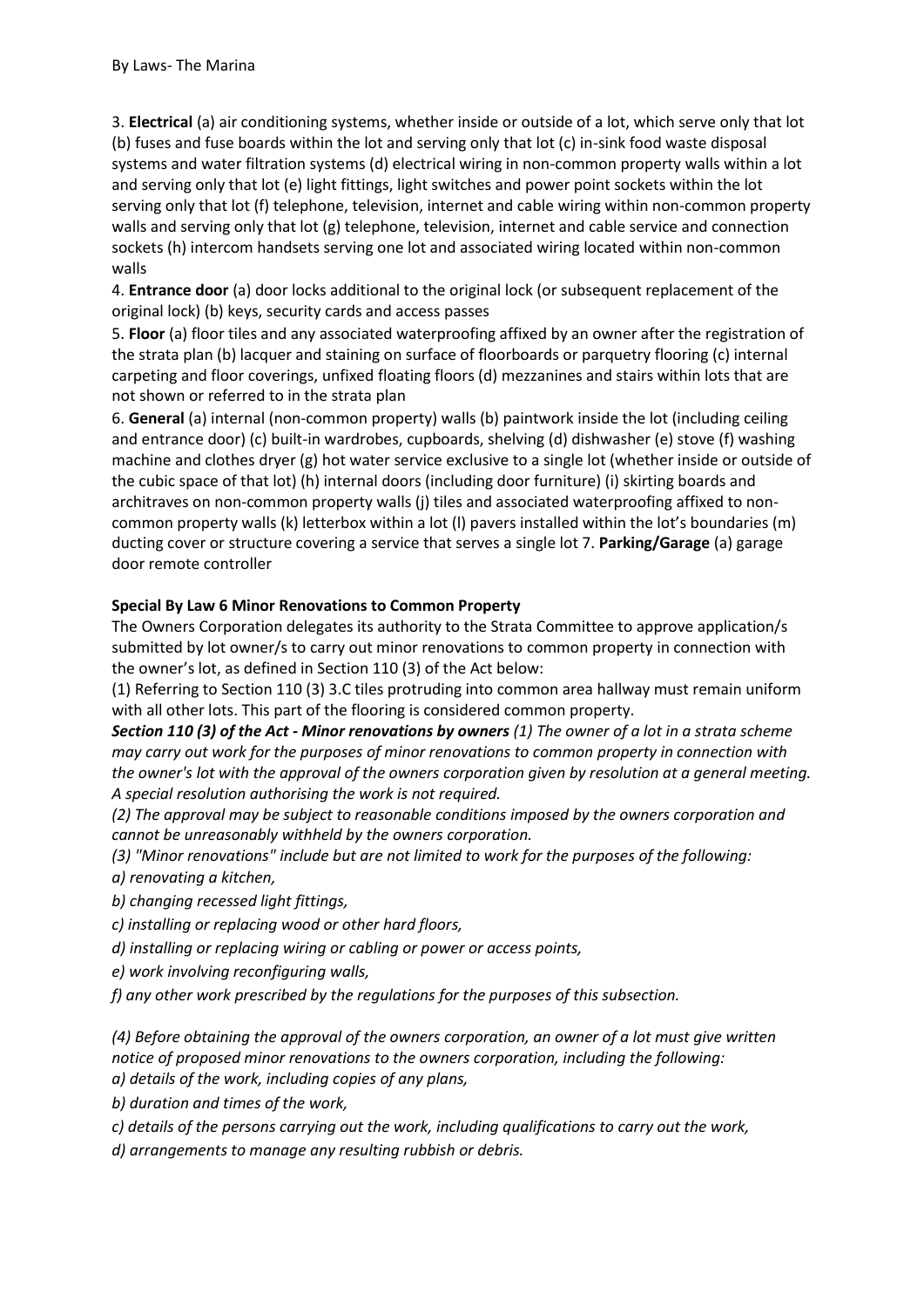*(5) An owner of a lot must ensure that:* 

*a) any damage caused to any part of the common property by the carrying out of minor renovations by or on behalf of the owner is repaired, and* 

*b) the minor renovations and any repairs are carried out in a competent and proper manner.* 

*(6) The by-laws of a strata scheme may provide for the following:* 

*a) additional work that is to be a minor renovation for the purposes of this section, b) permitting the owners corporation to delegate its functions under this section to the strata committee.* 

*(7) This section does not apply to the following work:* 

*a) work that consists of cosmetic work for the purposes of section 109,* 

*b) work involving structural changes,* 

*c) work that changes the external appearance of a lot, including the installation of an external access ramp,* 

*d) work involving waterproofing,* 

*e) work for which consent or another approval is required under any other Act,* 

*f) work that is authorised by a by-law made under this Part or a common property rights by-law, g) any other work prescribed by the regulations for the purposes of this subsection.* 

*(8) Section 108 does not apply to minor renovations carried out in accordance with this section. Section 132 enables rectification orders to be made against owners of lots for damage caused by work done by owners.* 

## **Changes and/or Additions to the Common Property**

(1) All changes being done to the common property, whether it be included in the Common Property Maintenance Schedule or not, needs to be consented to by the Owners Corporation or by the Strata Committee where the proper delegation has been given via either the Act or a Special By-law. (2) A Lot Owner must give at least **15 working days** written notice to the Strata Manager and the Strata Committee of the proposed works; and

(3) Lot Owners wishing to make changes to the common property, whether it be internal to the lot, external to the lot or visibly internal and /or external to the lot must seek permission from the Owners Corporation, and be granted consent and approval before commencing any works, apart from those which are deemed cosmetic works, which are defined in this by-law.

# **(1) Cosmetic Works:**

(a) The owners corporation may add to the definition of cosmetic works from time to time by circulation of written notification to all Owners

(b) Cosmetic Works means cosmetic works as defined from time to time in the Strata Schemes Management Act 2015 and associated Regulations,

(c) A Lot Owner may carry out Cosmetic Works to their lot without consent of the Owners Corporation, only when those cosmetic works affect only the interior of the lot and are not visible from any part external to the lot.

(d) Where Cosmetic Works are proposed to be carried out that are visible from any aspect that is external to the Lot, the Lot Owner must seek formal permission from the Strata Committee as per Appearance of the Lot, and in this instance By-Law 12 will have overarching authority over the proposed works.

(2) To facilitate the consideration of any changes to the common property as specified in the Act, Lot Owners wishing to gain permission must first write to the Strata Manager at least **15 working days**  before the proposed commencement of any works, advising the type of works being considered and if necessary complete any forms or requests for information asked for by the Strata Manager.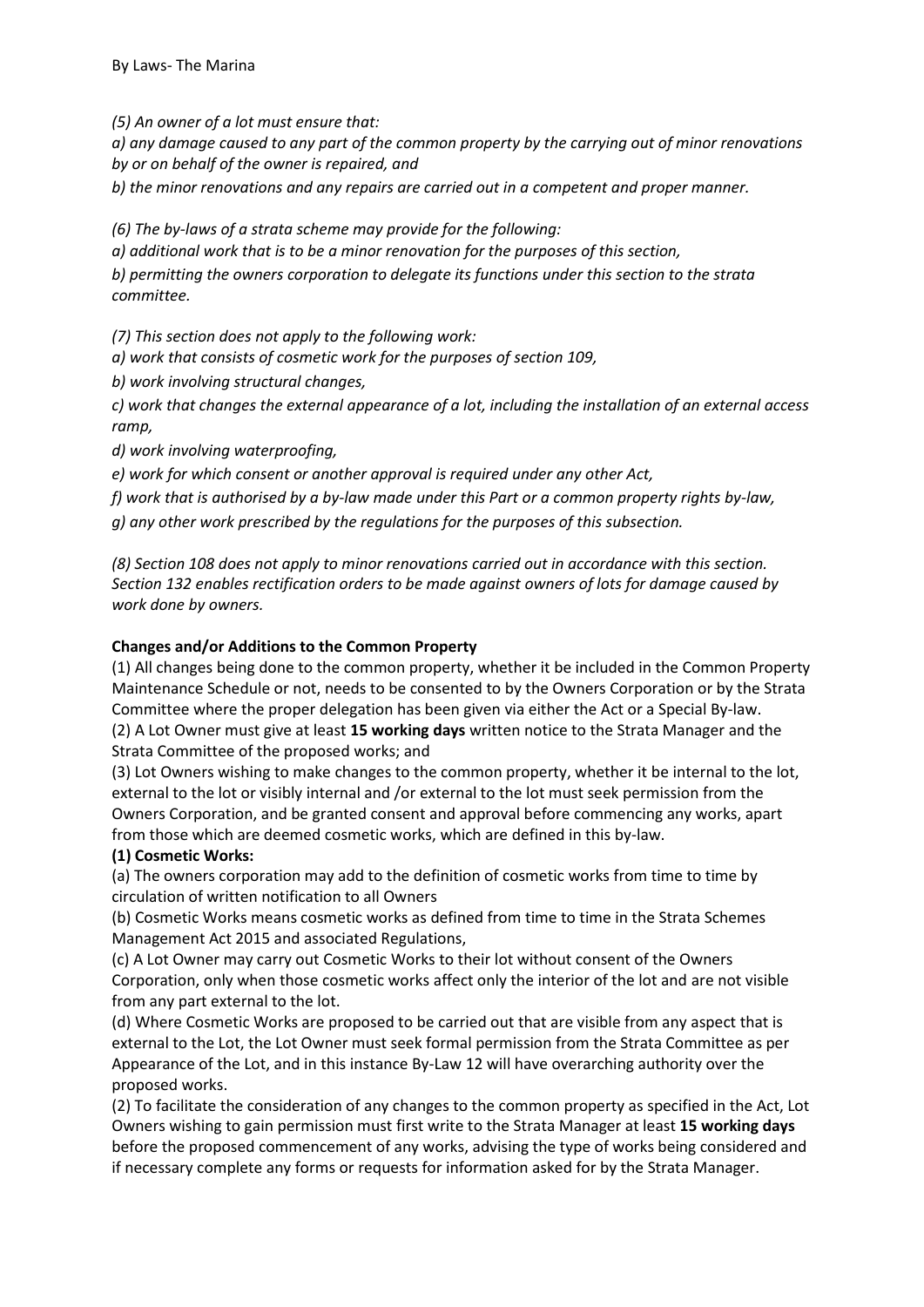(3) Where necessary and once all the necessary and requested information has been provided to the Strata Manager the Strata Committee will convene a meeting and deliberate the request and determine the category of the works (cosmetic, minor, major). The Strata Committee will issue a written response, inclusive of any specifications, conditions and consent given to the proposed works; and in keeping with By-Law 21 (check moving of furniture may approve Minor Renovation Works.

(4) For any works being requested by a Lot Owner to be deemed consented to and authorised the Lot Owner must agree to the terms and conditions of the consent authorisation letter and in so doing sign and return a copy of that letter to the Strata Manager, at least **5 working days** before the proposed work commences.

#### **(4) Before commencement of any Major Works (which includes waterproofing), the Owner must:**

(1) Provide a complete proposal concerning the Major Works including but not limited to:

a) plans and specifications of the proposed works, including details of the pre-existing plans; b) specifications for any sound or energy rating, type, size together with the manufacturers or suppliers brochure regarding same;

c) a diagram depicting the location of or proposed installation points of all parts of the works;

d) engineering plans and certifications if requested by the Owners Corporation;

e) obtain any necessary approvals/consents/permits from any Authority; and

f) a report(s) from an engineer nominated by the Owners Corporation concerning the impact of the works on the structural adequacy and integrity of the Building and Lot and common property (if required);

(2) Pay for all costs of the Owners Corporation including:

a) legal fees for reviewing the proposal and drafting or amending of any necessary by-laws;

b) fees for convening any meeting to consider the proposal;

c) any other reasonable professional fees required to consider the proposal including strata management fees, registering of common property by-laws or engineering fees; and

(3) Obtain written consent to the date for the commencement of the Works from the Owners Corporation upon satisfaction of its obligations in clause 4.2 above.

(4) All changes and/or additions to the Common Property of the Strata Plan that have been undertaken by the Owners Corporation , or has been notified to and subsequently consented to by the Owners Corporation (or Strata Committee) under the provisions of the Act will be included in a "Register of Changes and Additions to the Common Property of the Plan" (the Register) that will at least include details of the Proprietors/Proponent/s, the date that the Owners Corporation's consent was given, the details of the consented works and/or activities, and any conditions that form part of those consents. The Register must be kept and maintained in an up-to-date form by the Secretary. (5) Any and all changes and/or additions to the Common Property of the Plan that are shown in the Register as not being completed or carried out by the Owners Corporation, and any and all changes and/or additions to the Common Property that were never consented to by the Owners Corporation, will not form part of the Common Property; and therefore any and all maintenance, repairs, and replacements of, and insurances for the items which are not part of the common property will be the sole responsibility of the Lot/s to which the changes and/or additions benefit (3) The notice must be given in writing at least 21 days before the change occurs or a lease or sublease commences.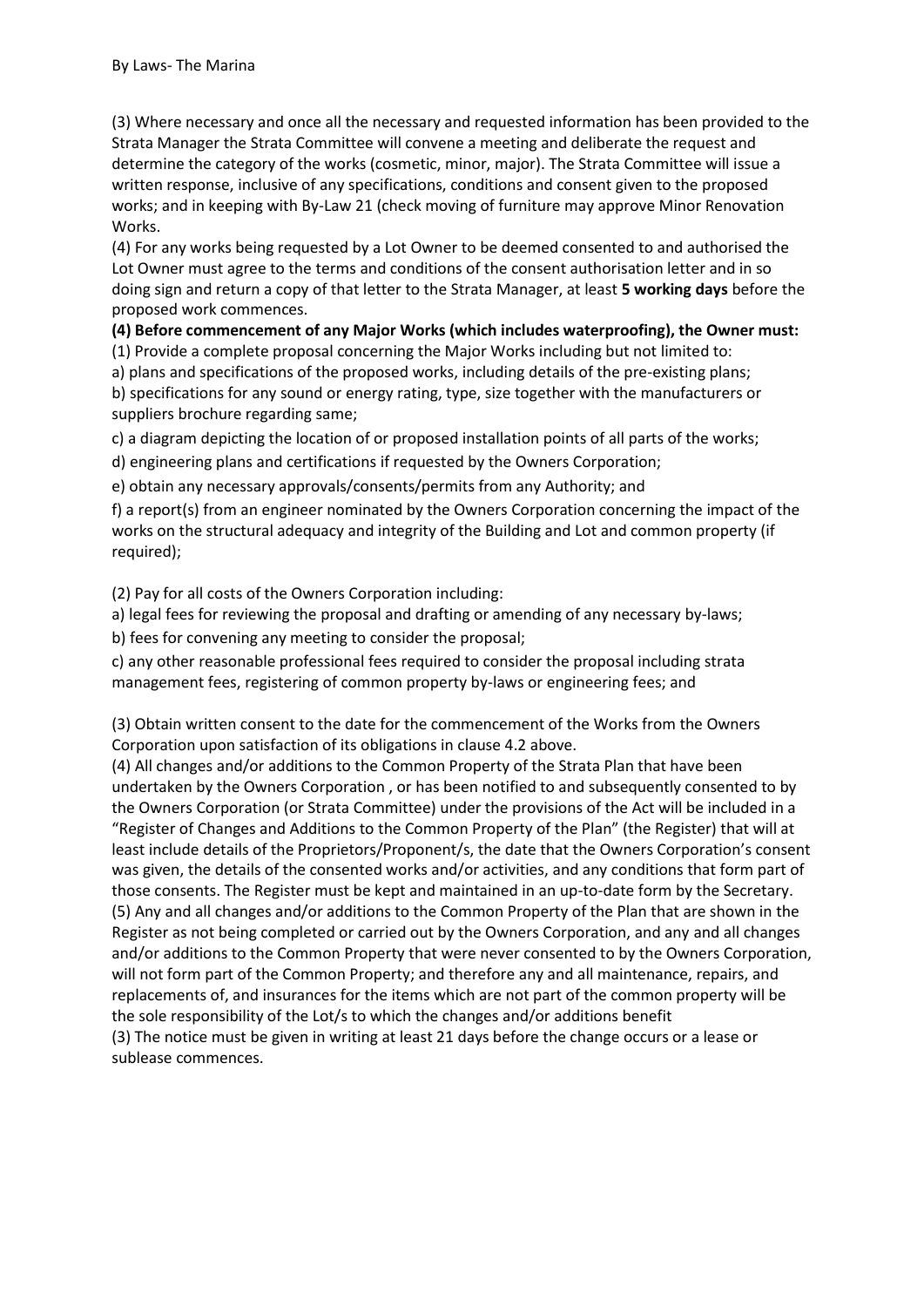### **Special Bylaw No 7 Wet Area Works**

Purpose of By-law

(1) This Common Property Rights By-law confers on the Owner Special Privileges to perform Wet Area Works on their Lot and so much of the common property that is necessary for the benefit of that Owner and assigns responsibility for the repair and maintenance of the Wet Area Works undertaken in accordance with the conditions in this Common Property Rights By-law. Defined Terms and Interpretation

(2) "Lot" is lots 1-25 respectively on the strata scheme.

(3) "Owner" means the owner or owners of the Lot from time to time on strata plan no.72411.

(4) "Minor Renovations" means work items as defined in section 110 of the *Strata Schemes Management Act 2015,* under Regulation 28 of the *Strata Schemes Management Regulations 2016*  and pursuant to *Special By-law – Minor Renovations* applicable to the scheme.

(5) "Special Privileges" means the privilege to alter and add to the common property by performing Wet Area Works

that involve waterproofing, and include Cosmetic Works or Minor Renovations.

(6) "Wet Area Works" means the alterations and additions, including Minor Renovations, performed by the Owner (at the Owner's expense and to remain the Owner's fixture) as detailed below:

(a) Retiling and/or water proofing the bathroom (including ensuite and water closet), kitchen or laundry floors of the Lot.

(b) Retiling and/or water proofing the bathroom (including ensuite and water closet) or laundry walls located on a common wall within the lot.

(c) Retiling and/or water proofing the kitchen splash back walls located on a common wall within the Lot.

(d) Retiling and/or water proofing the balconies, terraces and / or courtyards of the Lot.

(e) Replacement, installation and relocation of any bathroom (including ensuite and water closet), kitchen or laundry fixtures (without undertaking structural changes, including penetrating into the slab and/or installing pipework outside of the Lot) including hot water service units, showers, bathtubs, cisterns, taps, toilets and/or any other bathroom, kitchen or laundry items affixed to the common property.

(f) Installation of an exhaust or heat fan/ventilation system within the bathroom (including ensuite and water closet), kitchen or laundry area of the Lot.

(g) Removal of any non-load bearing and internal walls within the bathroom (including ensuite and water closet), kitchen or laundry area located within the Lot.

(h) Installation of a false ceiling within the bathroom (including ensuite and water closet), kitchen or laundry area located on the Lot, including installation of recess lighting.

(i) Plumbing and/or any electrical works within the bathroom (including ensuite and water closet), kitchen or Liability limited by a scheme approved under Professional Standards Legislation laundry area of the Lot.

(7) In this Common Property Rights By-law, unless the context otherwise requires:

(a) headings do not affect the interpretation of this Common Property Rights By-law;

(b) words importing the singular include the plural and vice versa;

(c) words importing a gender include any gender;

(d) words defined in the Act have the meaning given to them in the Act; and

(e) references to legislation includes references to amending and replacing legislation.

(8) This Common Property Rights By-law applies in conjunction with any existing relevant by-laws of the scheme, specifically *Special By-law – Minor Renovations,* however to the extent of any

inconsistency with the existing registered by-laws, this Common Property Rights By-law prevails.

Retrospective application for unauthorised Wet Area Works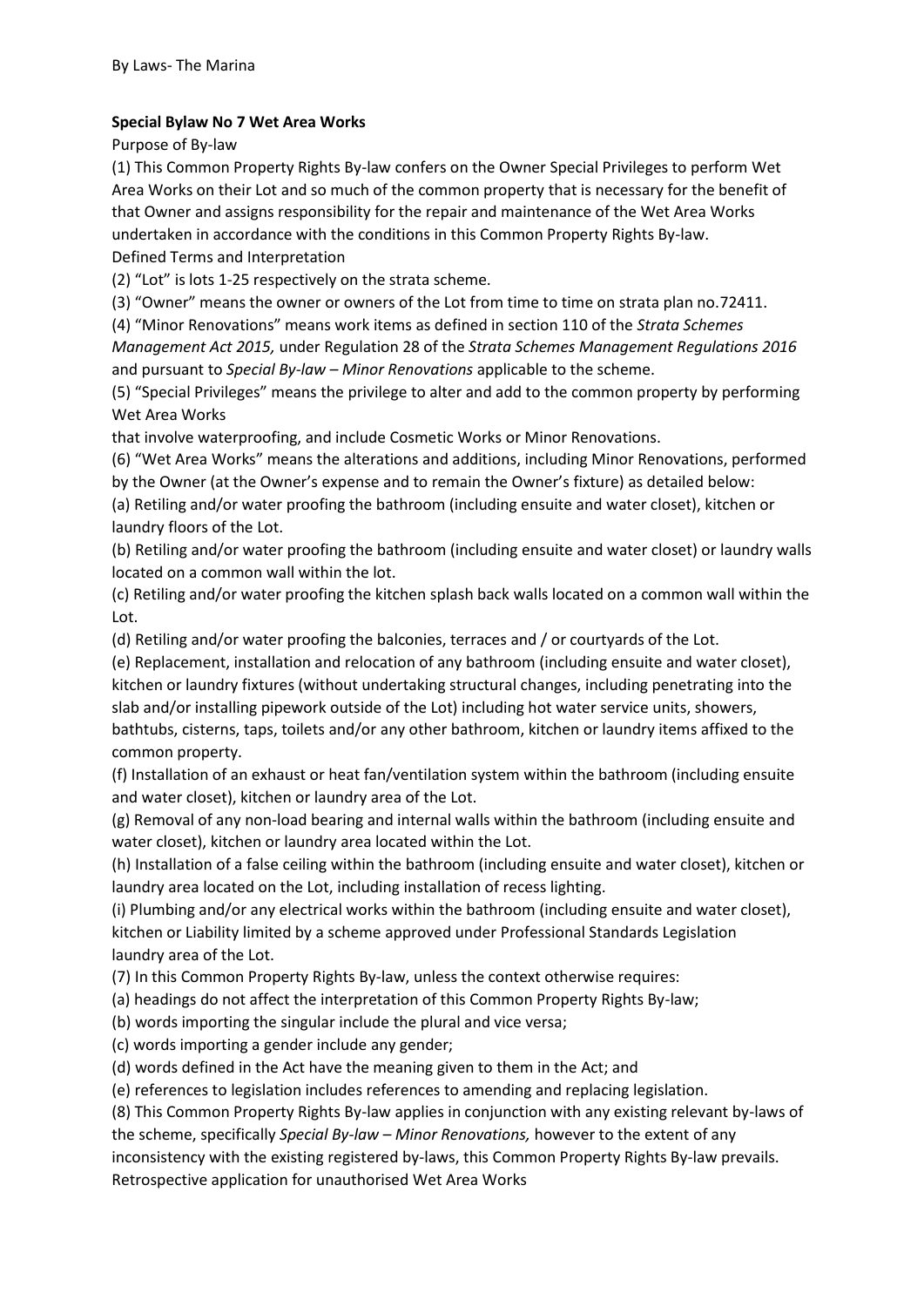(9) Where any Wet Area Works covered under clause (6) of this by-law were undertaken by an Owner before this bylaw was made, and no by-law has been made in respect of the Wet Area Works undertaken, then any conditions

of this by-law concerning repair and maintenance and liability and indemnity will also apply to those Wet Area Works.

Grant of Special Privileges

(10) On the conditions set out in this Common Property Rights By-law, the Owners Corporation provides its consent for the Special Privileges granted to the Owner.

### **CONDITIONS**

Before undertaking Wet Area Works

Planning, Approvals and Certificates

(11) The Owner must, if required by law, obtain written approval for the Wet Area Works from the relevant consent authority under the Environmental Planning and Assessment Act 1979 and any other relevant statutory authority whose requirements apply to performance of the Wet Area Works.

(12) The Owner must, if required by law, obtain a construction certificate for the Wet Area Works under Part 4A of the *Environmental Planning and Assessment Act 1979* and any other documents or certificates which are required to permit the Wet Area Works prior to commencement, providing those documents or certificates to the Owners Corporation.

Specification of Wet Area Works

(13) The Owner must submit to the Owners Corporation 21 days prior to the commencement, all completed documents under Special By Law 6, reasonably required by the Owners Corporation relating to the performance of the Wet Area Works including Annexure A- Scope of Works for Renovation Works

(a) further specifications of the Wet Area Works;

(b) details of the contractor(s) performing the Wet Area Works; and

(c) copy of the certificate of currency for the all-risk insurance policy of the principal contractor to be engaged on the Wet Area Works which must include evidence of public liability cover of not less than \$10,000,000.00 in respect of any claim.

Carrying out the Wet Area Works

Hours of Works

(14) The Owner must perform the Wet Area Works as prescribed by the local authority, or during such other times as may be approved by the Owners Corporation.

Compliance with Codes

(15) The Owner when performing the Wet Area Works must comply with all directions, orders and requirements of all relevant statutory authorities and must ensure and be responsible for compliance with such directions, orders and requirements by the Owner's servants, agents and contractors.

(16) The Owner when performing the Wet Area Works must ensure compliance with the standards as set out in the Building Code of Australia (BCA) or any other standards as required by the Owners Corporation, current at the time the Wet Area Works are undertaken.

General Conditions

(17) When performing the Wet Area Works, the Owner must:

(a) ensure that the Wet Area Works are performed in accordance with the drawings and specifications approved by the Owners Corporation and the local authority (if relevant).

(b) ensure that a duly licensed insured contractor undertake any Wet Area Works, and if any Wet Area Works involve plumbing works that it is undertaken by a duly licensed insured plumber.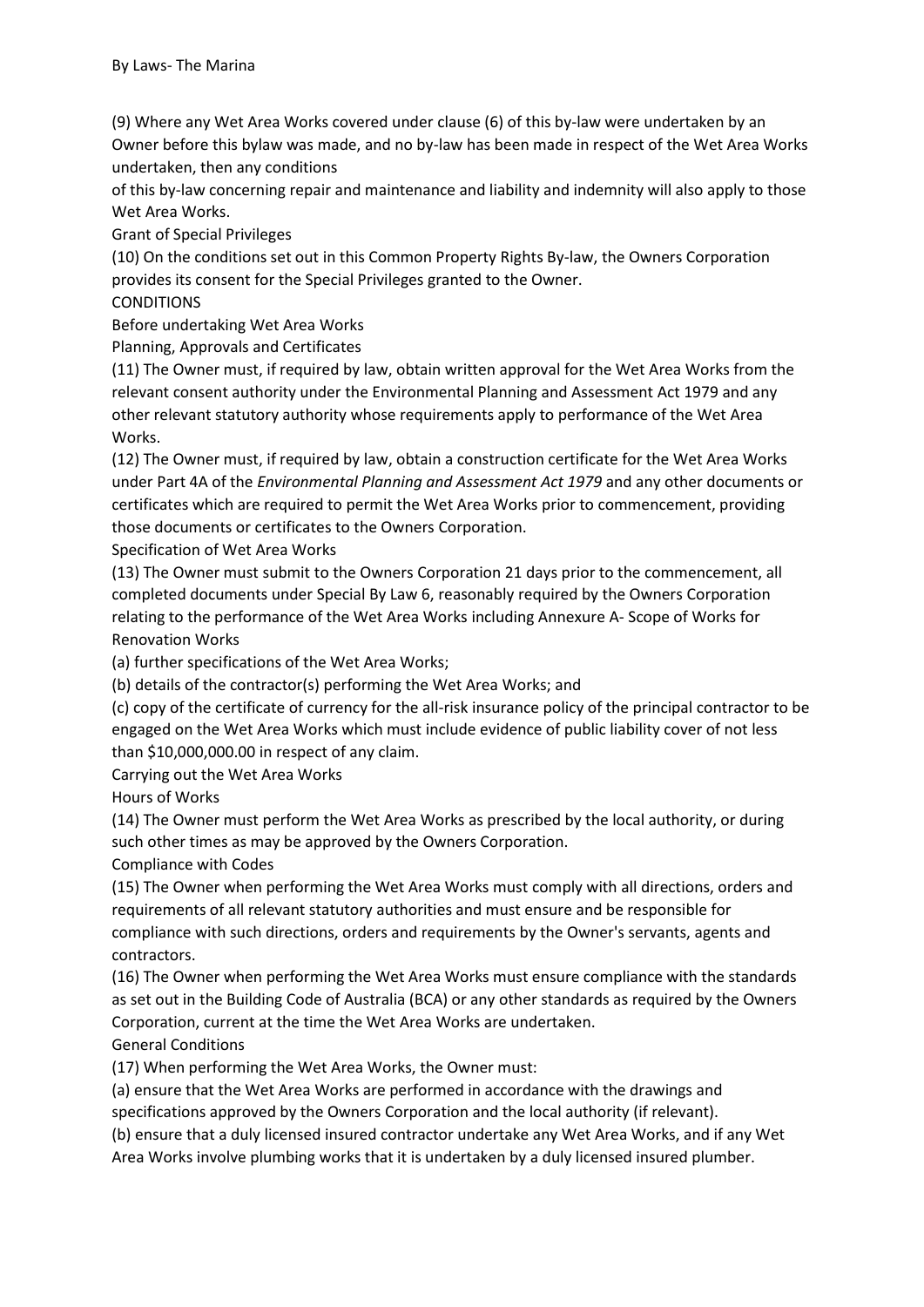(c) must transport all construction materials, equipment, debris and other material, in the manner reasonably directed by the Owners Corporation.

(d) ensure the Wet Area Works be undertaken in such a way as to cause minimum disturbance or inconvenience to the lots or their occupiers and owners.

(e) keep all areas of the building outside their Lot reasonably clean and tidy throughout the performance of the Wet Area Works.

(f) must only perform the Wet Area Works when the door between the Lot and the common property is completely closed.

(g) ensure that the corridor serving the Lot is protected from damage for the duration of the Wet Area Works.

(h) ensure that any carpeted area is protected by the use of floor protection and kept reasonably clean during any Wet Area Works.

(i) repair promptly any damage caused or contributed to by Wet Area Works, including damage to the property of the Owners Corporation and the property of the owner or occupier of another Lot in the strata scheme.

After Completion of the Wet Area Works

(18) Immediately upon completion of the Wet Area Works, the Owner must restore all other parts of the common property affected by the Wet Area Works as nearly as possible to the state they were in immediately before the Wet Area Works.

(19) Upon completion of the Wet Area Works, the Owner must deliver to the Owners Corporation (at the Owner's cost) the following documents relating to the Wet Area Works:

(a) Certification of waterproofing from a duly licensed and insured contractor; and

(b) any other documents or requisite certificates reasonably required by the Owners Corporation relating to the Wet Area Works and the occupation of the Lot.

Owner's Enduring Obligations

Maintenance and Repair

(20) The Owner must, at the Owner's expense, properly maintain the Wet Area Works and keep them in a state of good and serviceable repair and when necessary renew or replace any fixtures or fittings comprised in the Wet Area Works

(21) A duly licensed plumber must undertake the maintenance of any Wet Area Works involving plumbing works.

(22) The maintenance, repair, replacement of any Wet Area Works will be at the cost of the Owner. (23) If the Owner removes the Wet Area Works or any part of the Wet Area Works made under this by-law, the Owner must at the Owner's own expense, restore and reinstate the common property as close to its original condition as possible.

Liability and Indemnity

(24) The Owner indemnifies the Owners Corporation against –

(a) any legal liability, loss, claim or proceedings in respect of any injury, loss or damage to the common property, to other property or person to the extent that such injury, loss or damage arises from or in relation to the Wet Area Works;

(b) any amount payable by way of increased insurance premiums by the Owners Corporation as a direct result of the Wet Area Works; and

(c) any amount payable by way of increased fire safety compliance or local authority requirements as a direct result of the Wet Area Works.

(25) To the extent that section 106 (3) of the *Strata Schemes Management Act 2015* is applicable, the Owners Corporation determines it is inappropriate for the Owners Corporation to maintain, renew, replace or repair the Wet Area Works performed under this Common Property Rights By-law.